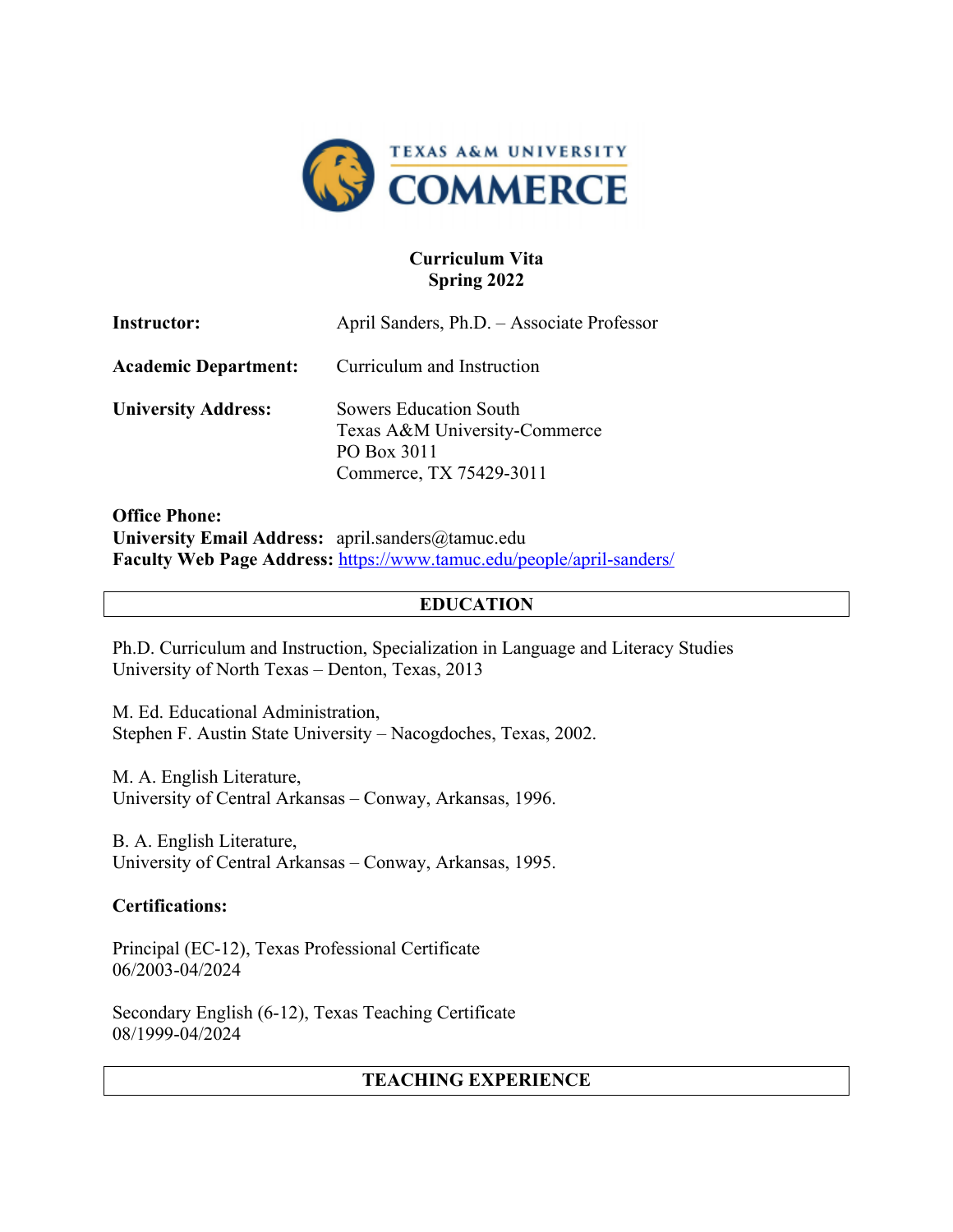January 2021– Present, Associate Professor, Texas A&M University Commerce

August 2013 – December 2020, Associate Professor, Spring Hill College

August 2010 – May 2013, Graduate Teaching Fellow, University of North Texas

August 2009 – July 2010, Graduate Research Assistant, University of North Texas

August 2004 – July 2009, English Language Arts Curriculum Coordinator (K-12), Hudson Independent School District

August 2001 – May 2004,  $7<sup>th</sup>$  and  $8<sup>th</sup>$  Grade English Teacher, Hudson Independent School **District** 

August 1999 – May 2001, English Teacher:  $6<sup>th</sup>$ ,  $7<sup>th</sup>$ ,  $8<sup>th</sup>$ ,  $9<sup>th</sup>$  grades, Pineywoods Academy Public Charter School

## **PUBLICATIONS**

**Sanders, A.,** Isbell, L., & Dixon, K. (2021). Using instructional design to transform the lesson planning process for teacher candidate preparation. *The Texas Forum of Teacher Education*, 11  $(1), 49-63.$ 

**Sanders, A.** (2021). After innovative teaching during the pandemic, what will stick? An Educator's metamorphosis. *The Journal for Research and Practice in College Teaching.* 6 (2), 1-3.

Dixon, K., **Sanders, A.,** & Isbell, L. (2021). The utilization of technology tools and preparation of preservice teachers for literacy instruction in the age of virtual learning. In Araujo, J. & Araujo, D.L. (Eds.) *Handbook of Research on Reconceptualizing Preservice Teacher Preparation in Literacy Education.* IGI Global.

Smith, M., ElBassiouny, A., & **Sanders, A.** (2020). Partnering across disciplines: Engaging students in peer collaborations on writing assignments. *The Journal of Teacher Action Research*, 7(1), 101-125.

**Sanders, A.,** Isbell, L., & Dixon, K. (Eds) (2020). *Incorporating LGBTQ+ Identities in K-12 Curriculum and Policy* (pp. 1-335). Hershey, PA: IGI Global. doi:10.4018/978-1-7998-1404-7.

**Sanders, A.,** Isbell, L., & Dixon, K. (2020). LGBTQ+ literature in the elementary and secondary classroom as windows and mirrors for young readers. In Sanders, A., Isbell, L., & Dixon, K. (Eds) *Incorporating LGBTQ+ Identities in K-12 Curriculum and Policy* (pp. 198-222). Hershey, PA: IGI Global. doi:10.4018/978-1-7998-1404-7.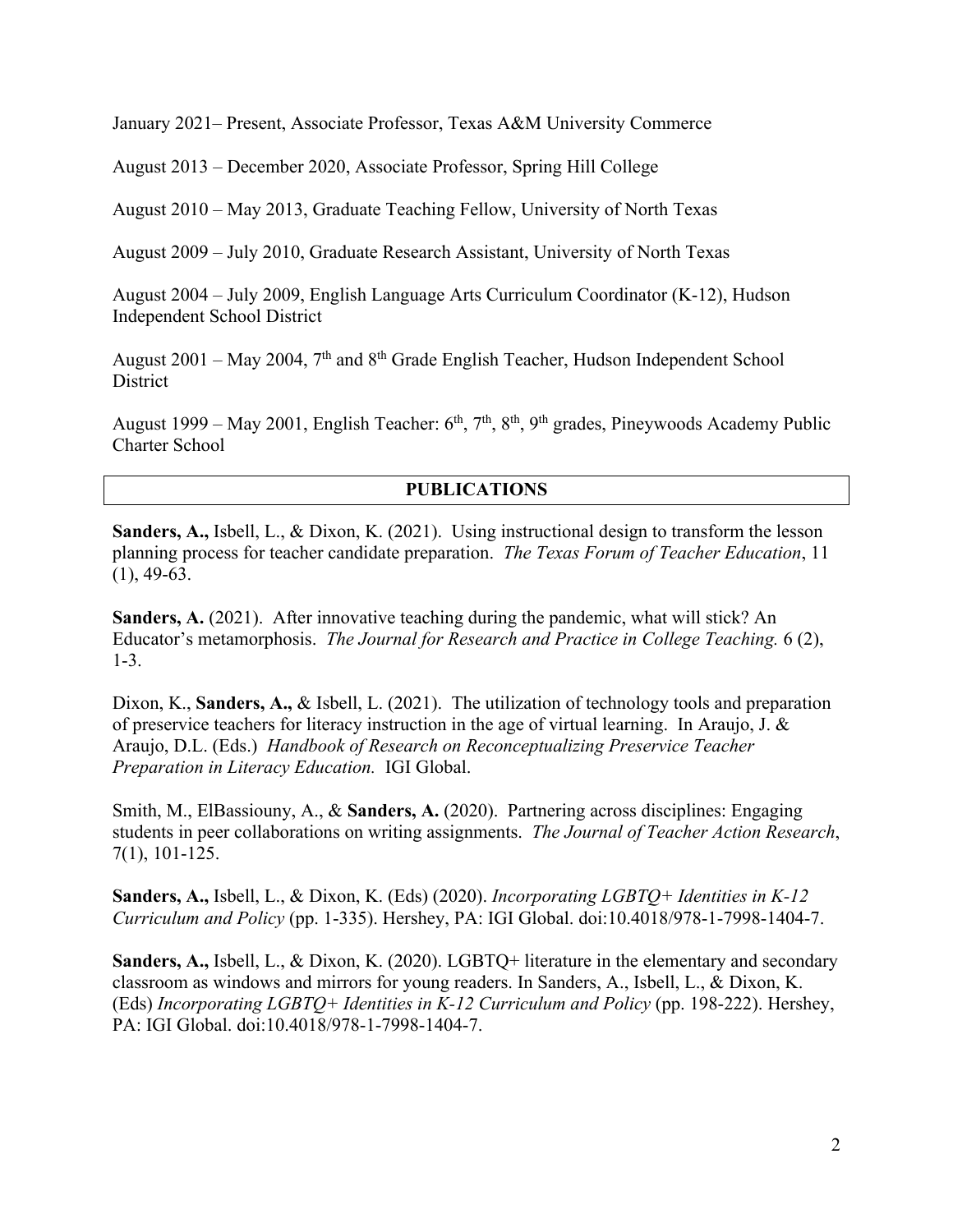**Sanders, A.** (2020). Exploring literary merit of mainstream video games through gaming literacy theory. In Hubbell, G. (Ed.) *What is a game? Essays on the nature of videogames (Studies in gaming)*. McFarland.

Isbell, L., Dixon, K., & **Sanders, A.** (2019). Arming Teachers for School Safety: Providing Clarity for State Policies. *Texas Education Review*, 7(2), 6-13.

Dixon, K., **Sanders, A.,** & Putman, R. (2018). Using microblogging as a social media tool for discussions in higher education classrooms. The Journal of Social Media in Society, 7(1), 339- 365.

**Sanders, A.** (2018, April 29). A Study of courage and caring. [Review of the book *Early childhood literacy teachers in high poverty schools* by M. Landa]. Teachers College Record, http://www.tcrecord.org, ID 22344.

**Sanders, A.** & Isbell, L. (2017). "Preservice teachers' self-reflection practices when integrating educational technology in the classroom." (p. 254-271). In *Fostering reflective teaching practice in pre-service education* edited by Z. Djoub. IGI Global: Hershey, PA.

Sanders, A. (2016). Understanding the video game experience through reader response theory. *READ: An Online Journal for Literacy Educators,* 2(3), 45-62.

**Sanders, A.** (2016). Preservice teachers' perceptions of reader response and motivation when traditional and digital read-aloud are combined. *The Reading Paradigm* 10(1), 5-10.

Isbell, L., & **Sanders, A.** (2016, September). Incorporating modern professional development to enhance pre-service teachers' knowledge. *The Journal of the Effective Schools Project, 23*, 31- 36.

**Sanders, A.** (2015). "Emotional response to gaming producing Rosenblatt's transaction." In *Emotional, Technology, and Digital Games*, edited by S. Tettegah & W.D. Huang, Academic Press.

**Sanders, A.**, & Voorhees-Dixon, K. (2014). A brave new world: Pre-service teachers understanding and integrating new literacies in the language arts classroom. *The Reading Paradigm*, 8(1), 4-9.

**Sanders, A.** (2013). Safety for K-12 students: United States policy concerning LGBT student safety must provide inclusion. Confero, 1(2), 1-10. doi: 10.3384/confero.2001-4562.13v1i21c

**Sanders, A.**, & Mathis, J. (2013). Gay and lesbian literature in the classroom: Can gay themes overcome heteronormativity? *Journal of Praxis in Multicultural Education*, *7*(1), doi: 10.9741/2161-2978.1067

**Sanders, A.** (2012). Rosenblatt's presence in the new literacies research. *Talking Points*, *24*(1), 2-6.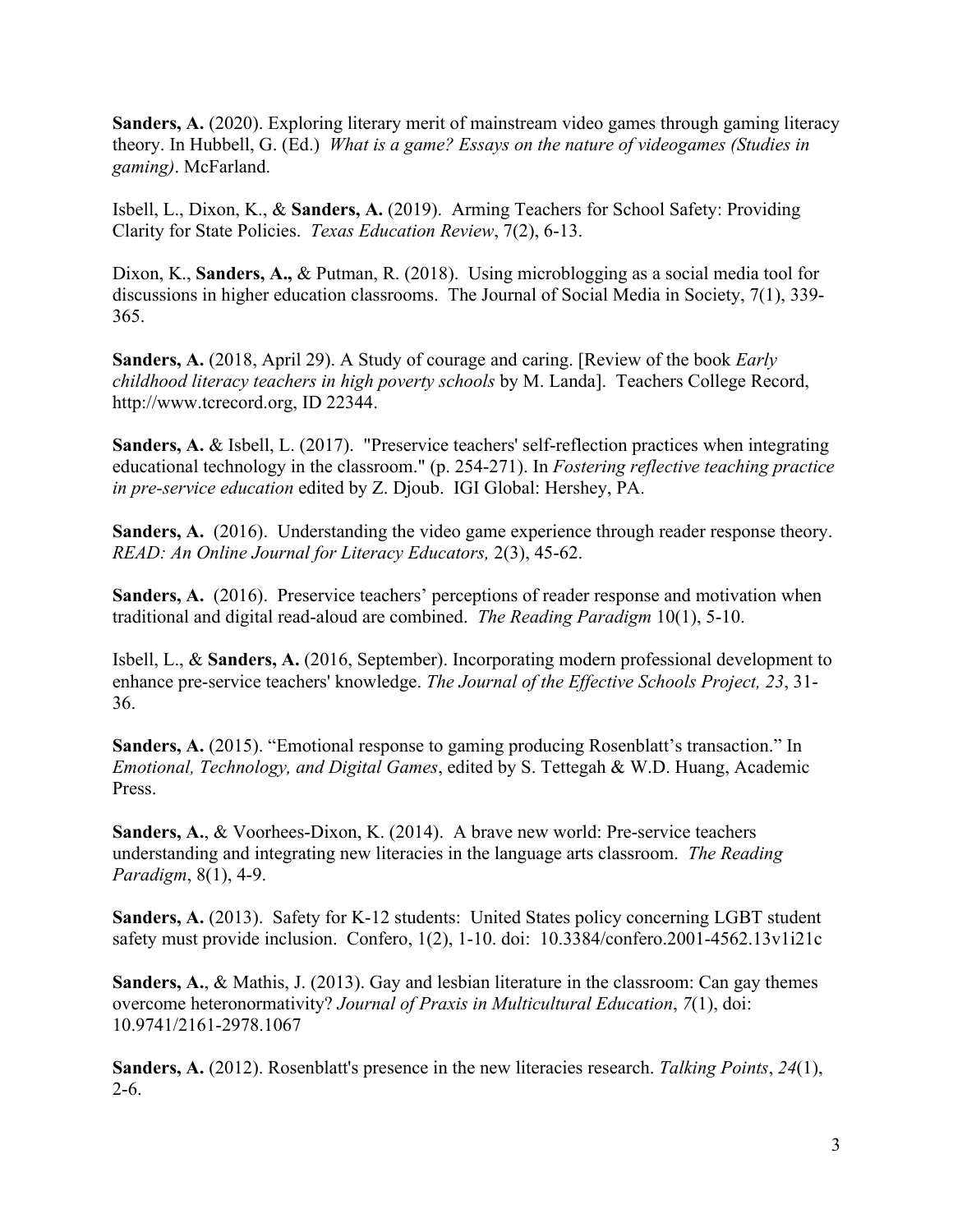Mathis, J., Bailey, A., Knezek, L., Morton, T., **Sanders, A.**, Shearer, R., & Stewart, M. (2011). Nonfiction access to information, insight, and imagination. *The Dragon Lode*, *29*(2), 3-11.

#### **PRESENTATIONS**

#### **National/International:**

**Sanders, A.,** Dixon, K., & Isbell, L. (November, 2021). *A Survery of Technology Tools Utilized for Virtual Reading Instruction.* Presented at The Association of Literacy Educators and Researchers Conference, Hilton Head, South Carolina.

**Sanders, A.,** Isbell, L. (February, 2021). *Authentic Student Samples to Guide edTPA Conferencing.* Presented at The Southwest Educational Research Association Conference, Virtual Conference.

**Sanders, A**., Isbell, L., & Dixon, K. (March, 2021). *Effective Conferencing Techniques for Commentary Drafts.* Presented at The Texas edTPA Pilot Spring Institute, Virtual Conference.

**Sanders, A.,** Isbell, L., & Dixon, K. (October, 2020). *Preparing teacher candidates for the lesson planning process.* Presented at The Mid-South Educational Research Association Conference, Virtual Conference.

Dyer, J., Isbell, L., & **Sanders, A.** (October, 2020). *Creating critical assignments from the group up.* Presented at The Consortium of State Organizations for Texas Teacher Education Conference, Virtual Conference.

Isbell, L., & **Sanders, A.** (October, 2020). *Developing an effective conferencing plan to use with preservice teachers when writing commentary.* Presented at The Consortium of State Organizations for Texas Teacher Education Conference, Virtual Conference.

Isbell, L., & **Sanders, A.** (2020). *Reading the rubrics: A systematic approach for supporting preservce teachers when creating an edTPA© portfolio.* Presented at Southeast Education Research Association Conference, Fort Worth, Texas.

Dixon, K., & **Sanders, A.** & Isbell, L. (2019). *Understanding & preparing preservice teachers for mass shootings in the K-12 Classroom.* Presented at American Association for Teaching and Curriculum, Birmingham, Alabama.

**Sanders, A.** & Dixon, K. (2018). *LGBTQ literature in the secondary classroom as windows and mirrors for young readers.* Presented at National Council for Teachers of English, Houston, Texas.

**Sanders, A.,** Dixon, K, & Putman, R. (2016). *The roles and functions of microblogging in the classroom discussion.* Presented at National Council for Teachers of English, Atlanta, Georgia.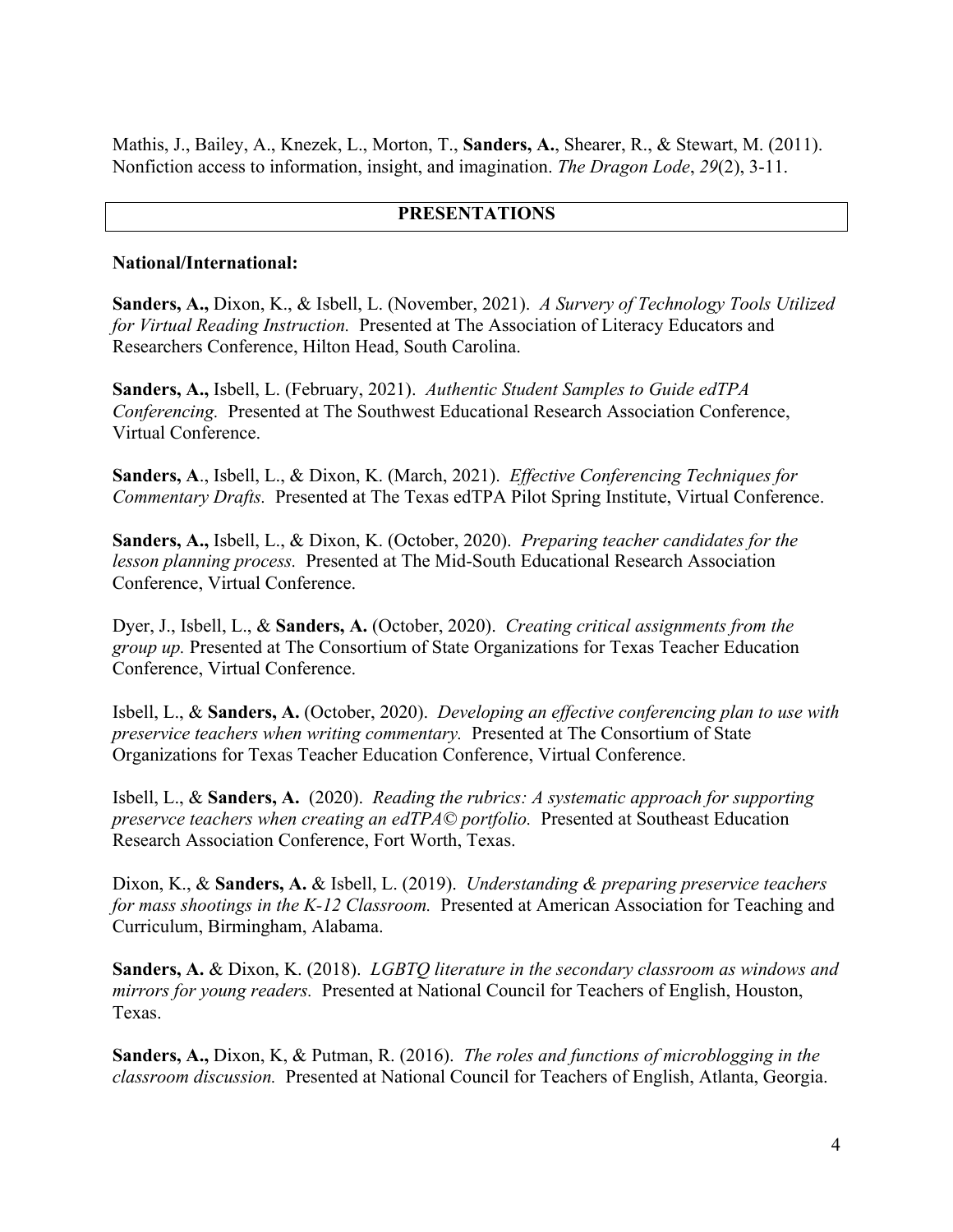**Sanders, A.** (2016). *Preservice teachers' perceptions of reader response and motivation when traditional and digital read-aloud are combined.* Presented at American Education Research Association, Washington, D.C.

**Sanders, A.** & Isbell, L. (2016). *Connect 2 Learn: Preservice Teachers' Perception of Modern Professional Development.* Presented at American Education Research Association, Washington, D.C.

**Sanders, A.** & Isbell, L. (2016). *Transforming professional development for preservice teachers using connected learning theory.* Presented at Southeast Education Research Association Conference, New Orleans, LA.

**Sanders, A.,** Putman, R., & Dixon, K. (2015). *Microblogging in the classroom.* Presented at Social Media Conference, Fort Worth, TX.

**Sanders, A.** (2014). *Parallels between the gaming experience and Rosenblatt's reader response theory.* Presented at American Education Research Association, Philadelphia, PA.

**Sanders, A.** & Stewart, M. (2014). *Pinning & clipping: Using Pinterest and EduClipper for ongoing professional development*. Social Media Conference, Fort Worth, TX.

Tunks, J., **Sanders, A.,** Ray, J., & Potter, C. (2013). *The Action of action research.* Presented at American Education Research Association, San Francisco, CA.

Harris, M., Field, K., **Sanders, A.,** & Cranmore, J. (2012). *Policy Matters for Learners.* Presented at Association of Teacher Educators, San Antonio, TX.

Tunks, J., **Sanders, A.,** Ray, J., & Potter, C. (2012). *The Action of action research.* Presented at American Association of Teaching & Curriculum, San Antonio, TX.

**Sanders, A.** (2011). *Gay and Lesbian Literature in the Classroom: Can the Saturation of Gay Themes Overcome Heteronormativity?* Presented at Whole Language Summer Institute/National Council for Teachers of English, Las Vegas, NV.

Mathis, J**., Sanders, A.,** Knezek, L., Stewart, M., Morton, T. (2010). *Teachers as first responders in selecting literature for classroom Use: Rosenblatt invites understandings into literature selections for contemporary classrooms.* Presented at the National Reading Conference/Literacy Research Association, Fort Worth, TX.

## **Regional:**

Smith, M., ElBassiouney, A., & **Sanders, A.** (2018). *Partnering across disciplines: Engaging students in collaborations on writing assignments (Phase II of Study).* Presented at Conference on Teaching and Learning, Mobile, AL.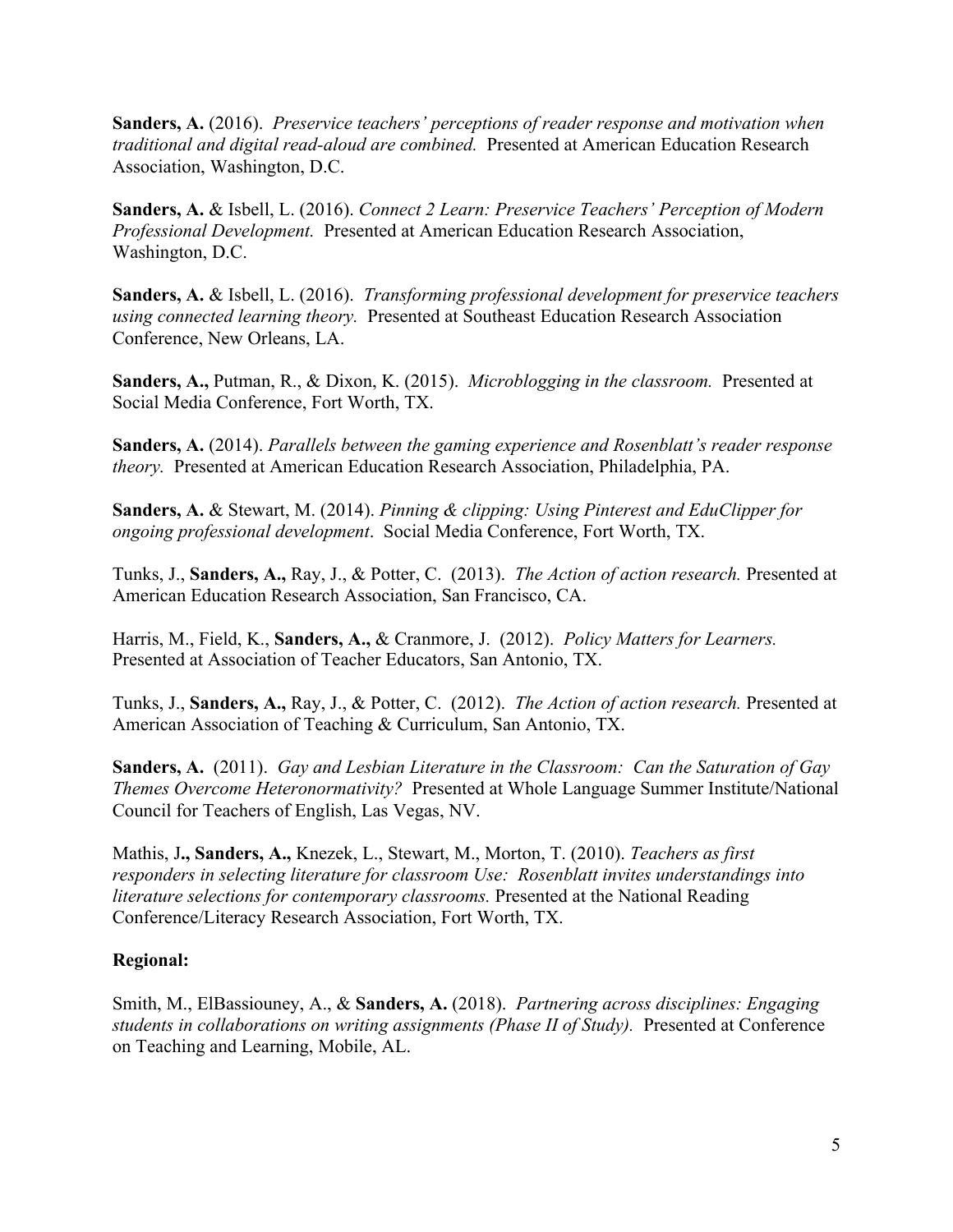**Sanders, A.** & Isbell, L. (2017). *Self-reflection process for integrating educational technology in the K-12 classroom.* Presented at Digital Frontiers Conference, Denton, Texas.

Simmons, C. & **Sanders, A.** (2017). *Smartphones in the chemistry lab: Enhancing student engagement and learning through digital lab reports.* Presented at Conference on Teaching and Learning, Mobile, AL.

Smith, M., ElBassiouney, A., & **Sanders, A.** (2017). *Collaborative support for undergraduate writing.* Presented at Conference on Teaching and Learning, Mobile, AL.

Howell, A. & **Sanders, A.** (2016). *Use of interactive notebooks in social studies for increased reading achievement and engagement.* Presented at Alabama Reading Association Fall Conference, Huntsville, AL.

McHugh, H. & **Sanders, A.** (2016). *Designing a poetry slam to increase reading motivation with students.* Presented at Alabama Reading Association Fall Conference, Huntsville, AL.

**Sanders, A.**, Nelson, A., Wojda, C, & Ackels, M. (2015). *Reader's theater in the classroom.* Presented at Alabama Reading Association Fall Conference, Birmingham, AL.

**Sanders, A.** (2014). *Creation and use of a digital library for the elementary classroom.* Presented at Alabama Reading Association Fall Conference, Birmingham, AL.

**Sanders, A.** (2014). *Integration of digital read-alouds with preservice teachers.* Presented at Fourth Annual South Alabama Conference on Teaching and Learning, Mobile, AL.

**Sanders, A**. (2013). *Using comics for visual literacy.* Presented at Alabama Reading Association Fall Conference, Mobile, AL.

**Sanders, A.** (2012). *Using social media strategies in the ELA classroom.* Presented at the Texas Association for the Improvement of Reading, Denton, TX.

**Sanders, A.** (2011). *Using graphic novels in the classroom to understand visual literacy strategies.* Presented at the Texas Association for the Improvement of Reading, Denton, TX.

#### **RESEARCH GRANTS AND AWARDS**

#### **External Grants:**

2021-2022, edTPA Pilot Support Year 2, Texas Education Agency, \$9000.00 (Principal Investigator)

2022-2023, US PREP Cohort III, Bill and Melinda Gates Foundation, \$261,655.00 (Subrecipient Investigator)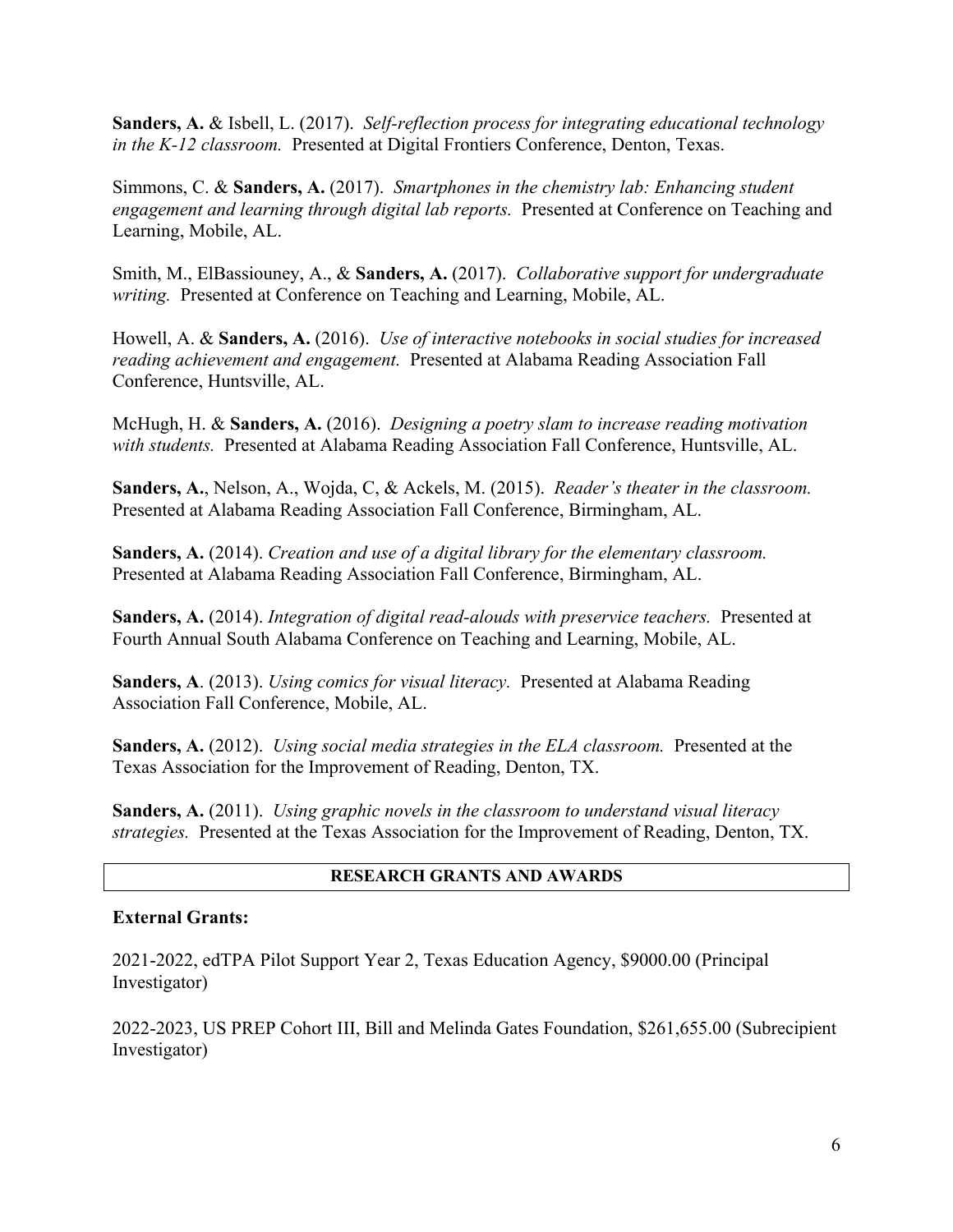2015-2018, edTPA Pilot Program Implementation, Alabama State Department of Education, \$15,000.00 (Principal Investigator)

### **Internal Grants:**

2019-2020, Mitchell Foundation Faculty Grant, Mitchell Family Endowment at Spring Hill College, \$5000.00

2014-2015, Mitchell Foundation Faculty Grant, Mitchell Family Endowment at Spring Hill College, \$5000.00

#### **Awards:**

*2019,* Dawson Faculty Research Award, Spring Hill College, \$2500.00

*2017,* St. John Berchmans Award, Spring Hill College Student Organization and Leadership Awards

*2014, Honorable Mention for Best Dissertation, College of Education, University of North Texas, Denton, Texas*

## **REVIEWER**

2016-2022, Co-Editor, *Journal of Teacher Action Research* 2016, Associate Editor, *Journal of Teacher Action Research*

## **Reviewer:**

2019-2021, *IGI Global* 2018-2022, *Texas* J*ournal of Literacy Education* 2018-2020, *Journal of Homosexuality* 2014-2022, *School Library Journal* 2015-2016, *Journal of Teacher Action Research* 2015-2016, Informing Science + IT Education Conference (InSITE) 2014-2015, *Talking Points* 2016-2017, SIIA CODiE Awards 2012-2013, *Current Issues in Education* 2012-2013, *Learning and Instruction*

## **COURSES TAUGHT**

#### **Spring 2022, Texas A&M University Commerce**

SED 400 Pedagogy and Classroom Management in Field Based Environments

#### **Fall 2021, Texas A&M University Commerce**

SED 400 Pedagogy and Classroom Management in Field Based Environments SED 405 Secondary Residency in Teaching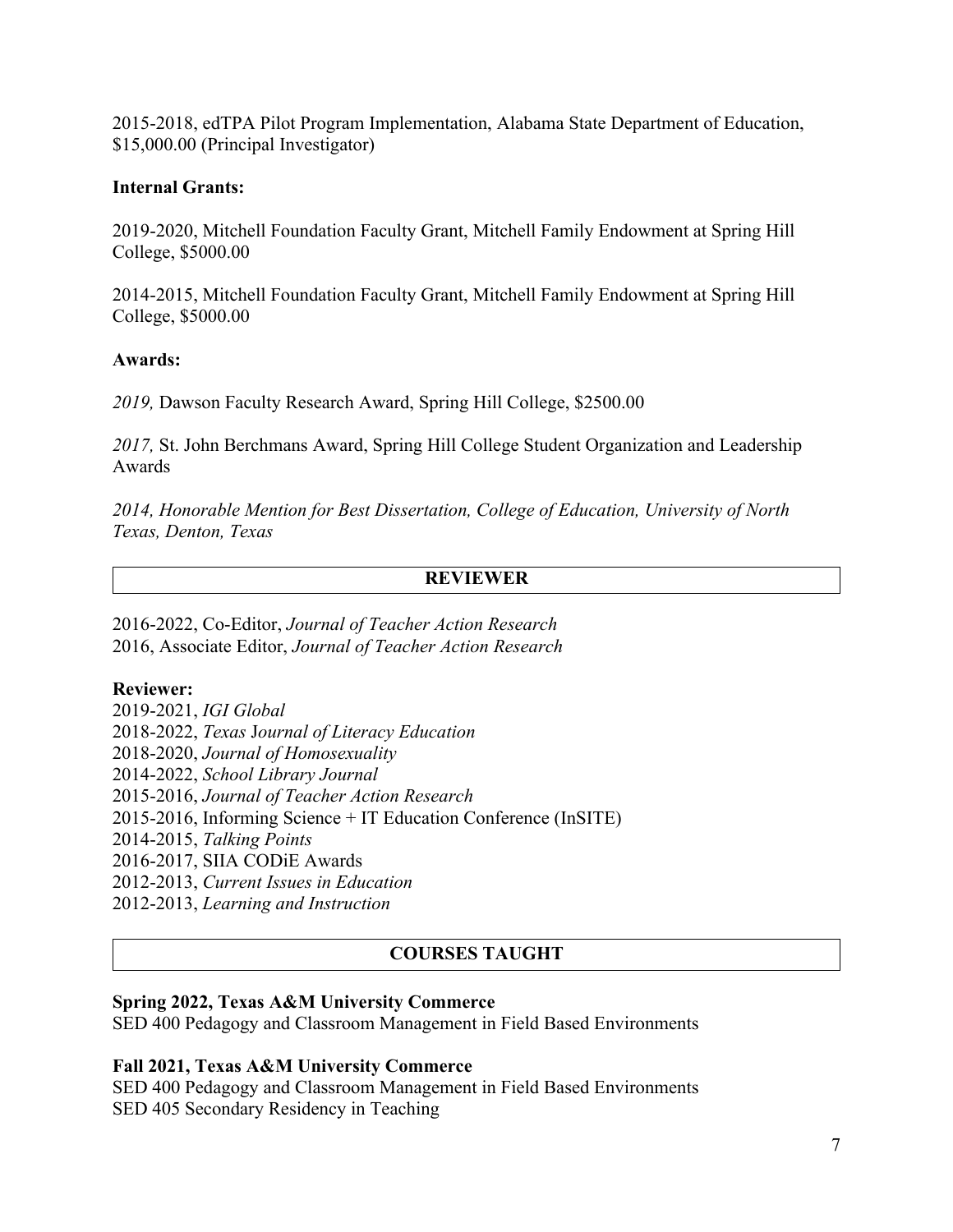RDG 350 Reading and Literacy I

## **Summer 2021, Texas A&M University Commerce**

RDG 380 Comprehension and Vocabulary in Middle and High Schools EDCI 538 Classroom Management for Teachers

#### **Spring 2021, Texas A&M University Commerce**

SED 400 Pedagogy and Classroom Management in Field Based Environments SED 405 Secondary Residency in Teaching

### **Fall 2020, Spring Hill College**

EDU 280 Literature and Creative Drama for Children EDU 520 Computer-Based Instructional Technologies (online – 7 week course)

### **Spring 2020, Spring Hill College**

EDU 325 The Language Arts Program EDU 328 Diagnosis and Adjustment of Reading Instruction EDU 450 Strategies and Research: Teaching in the Secondary School

### **Fall 2019, Spring Hill College**

EDU 280 Literature and Creative Drama for Children EDU 326 Foundations of Reading Instruction EDU 331 Instructional Media and Technology EDU 329 Reading in the Content Areas

## **Spring 2019, Spring Hill College**

EDU 325 The Language Arts Program EDU 328 Diagnosis and Adjustment of Reading Instruction EDU 450 Strategies and Research: Teaching in the Secondary School

## **Fall 2018, Spring Hill College**

EDU 280 Literature and Creative Drama for Children EDU 326 Foundations of Reading Instruction EDU 331 Instructional Media and Technology EDU 329 Reading in the Content Areas

#### **Summer 2018, Spring Hill College**

EDU 501 Strategies for Creative Classroom Management (online)

## **Spring 2018, Spring Hill College**

EDU 325 The Language Arts Program EDU 328 Diagnosis and Adjustment of Reading Instruction EDU 450 Strategies and Research: Teaching in the Secondary School EDU 503 Curriculum, Instruction, and Teaching Methods in the Secondary School (online – 7 week course)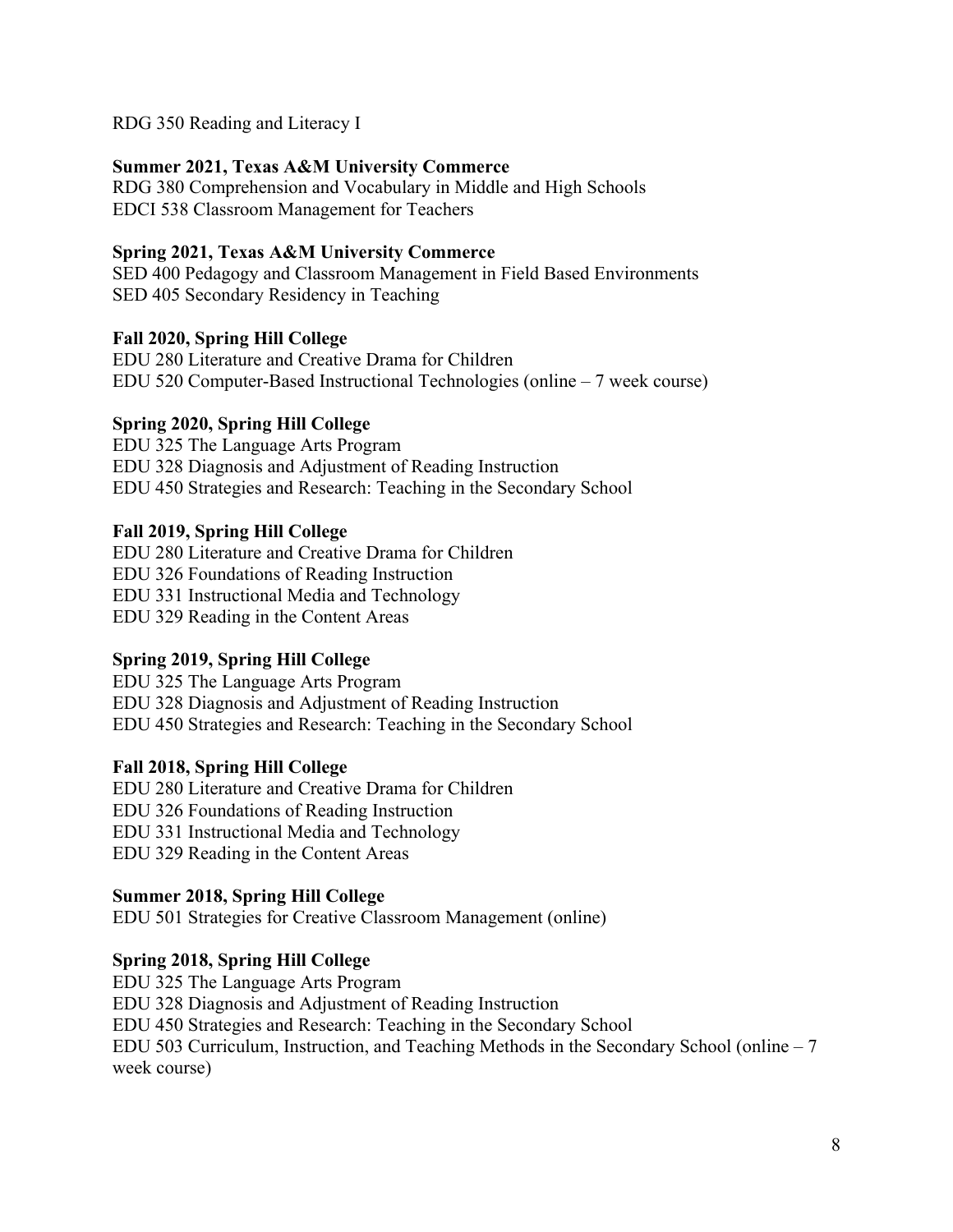### **Fall 2017, Spring Hill College**

EDU 280 Literature and Creative Drama for Children EDU 326 Foundations of Reading Instruction EDU 331 Instructional Media and Technology EDU 329 Reading in the Content Areas EDU 495/496/499 Internship

#### **Summer 2017, Spring Hill College**

EDU 501 Strategies for Creative Classroom Management (online)

### **Spring 2017, Spring Hill College**

EDU 328 Diagnosis and Adjustment of Reading Instruction EDU 450 Strategies and Research: Teaching in the Secondary School EDU 495/496/499 Internship

### **Fall 2016, Spring Hill College**

EDU 280 Literature and Creative Drama for Children EDU 326 Foundations of Reading Instruction EDU 331 Instructional Media and Technology EDU 495/496/499 Internship

### **Summer 2016, Spring Hill College**

EDU 501 Strategies for Creative Classroom Management (online)

## **Spring 2016, Spring Hill College**

EDU 328 Diagnosis and Adjustment of Reading Instruction EDU 450 Strategies and Research: Teaching in the Secondary School EDU 495/496/499 Internship EDU 526 Research Methodology and Evaluation in Education

## **Fall 2015, Spring Hill College**

EDU 280 Literature and Creative Drama for Children EDU 326 Foundations of Reading Instruction EDU 331 Instructional Media and Technology EDU 495/496/499 Internship

#### **Summer 2015, Spring Hill College**

EDU 501 Strategies for Creative Classroom Management (online)

## **Spring 2015, Spring Hill College**

EDU 328 Diagnosis and Adjustment of Reading Instruction EDU 450 Strategies and Research: Teaching in the Secondary School EDU 495/496/499 Internship EDU 503 Curriculum, Instruction, and Teaching Methods in the Secondary School EDU 526 Research Methodology and Evaluation in Education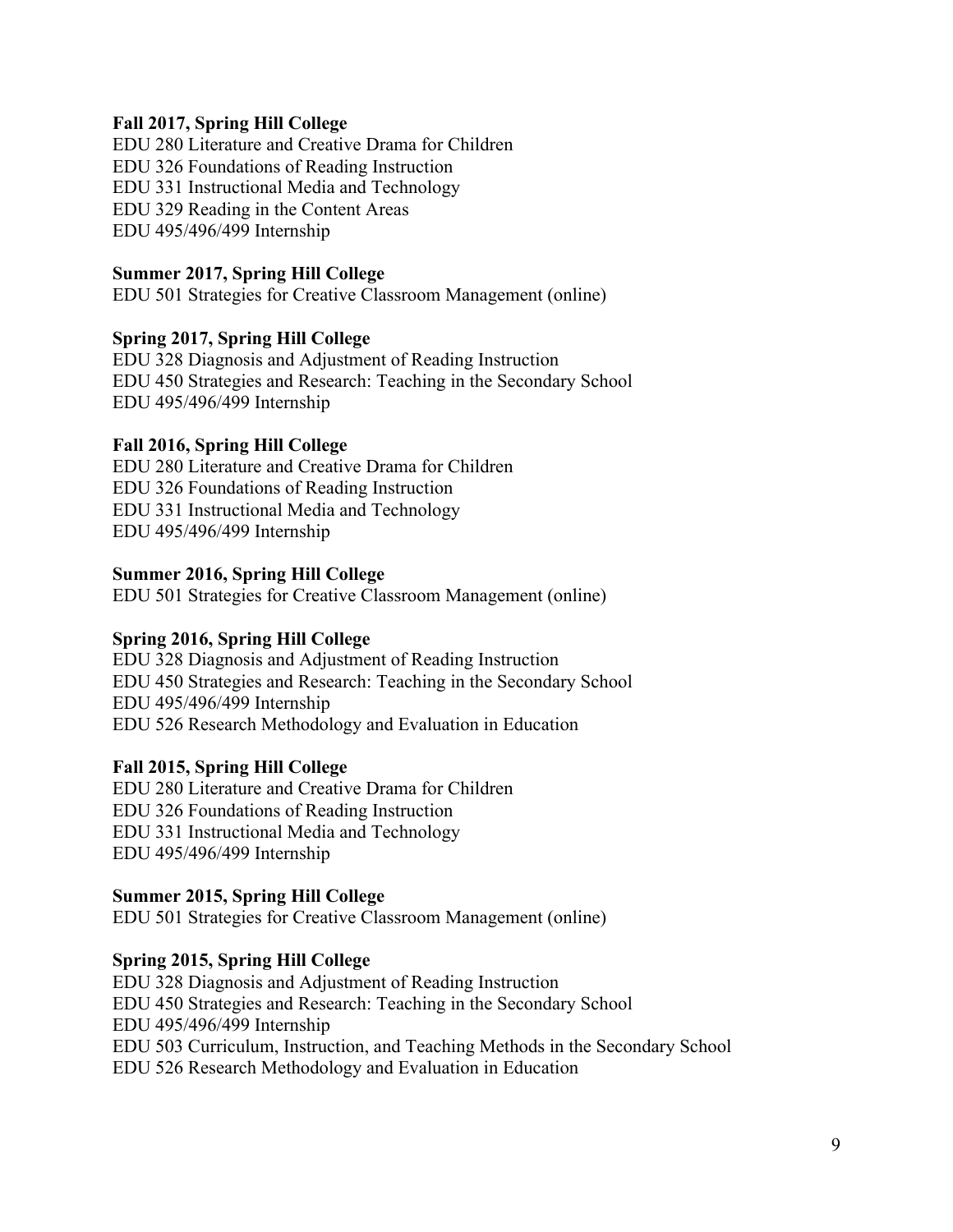## **Fall 2014, Spring Hill College**

EDU 280 Literature and Creative Drama for Children EDU 326 Foundations of Reading Instruction EDU 331 Instructional Media and Technology EDU 495/496/499 Internship

### **Summer 2014, Spring Hill College**

EDU 501 Strategies for Creative Classroom Management (online)

## **Spring 2014, Spring Hill College**

EDU 328 Diagnosis and Adjustment of Reading Instruction EDU 450 Strategies and Research: Teaching in the Secondary School EDU 495/496/499 Internship EDU 503 Curriculum, Instruction, and Teaching Methods in the Secondary School

### **Fall 2013, Spring Hill College**

EDU 280 Literature and Creative Drama for Children EDU 326 Foundations of Reading Instruction EDU 495/496/499 Internship EDU 565 Reading in the Content Area

#### **Spring 2013, The University of North Texas**

EDRE 4860 Reading and the Language Arts in Grades EC-8

## **Fall 2012, The University of North Texas**

EDRE 4860 Reading and the Language Arts in Grades EC-8

#### **Summer 2012, The University of North Texas**

EDRE 4840 Linguistically Diverse Learners EDRE 4870 Cross-Curricular (Content Area) Literacy Materials and Resources

#### **Spring 2012, The University of North Texas**

EDRE 4860 Reading and the Language Arts in Grades EC-8

## **Fall 2011, The University of North Texas**

EDRE 4860 Reading and the Language Arts in Grades EC-8

#### **Spring 2011, The University of North Texas**

EDSE 4060 Content Area Reading in Secondary Schools

## **Fall 2010, The University of North Texas**

EDRE 4860 Reading and the Language Arts in Grades EC-8

## **GRADUATE STUDENT SUPPORT**

#### **Dissertation Committee Membership, Texas A&M University Commerce**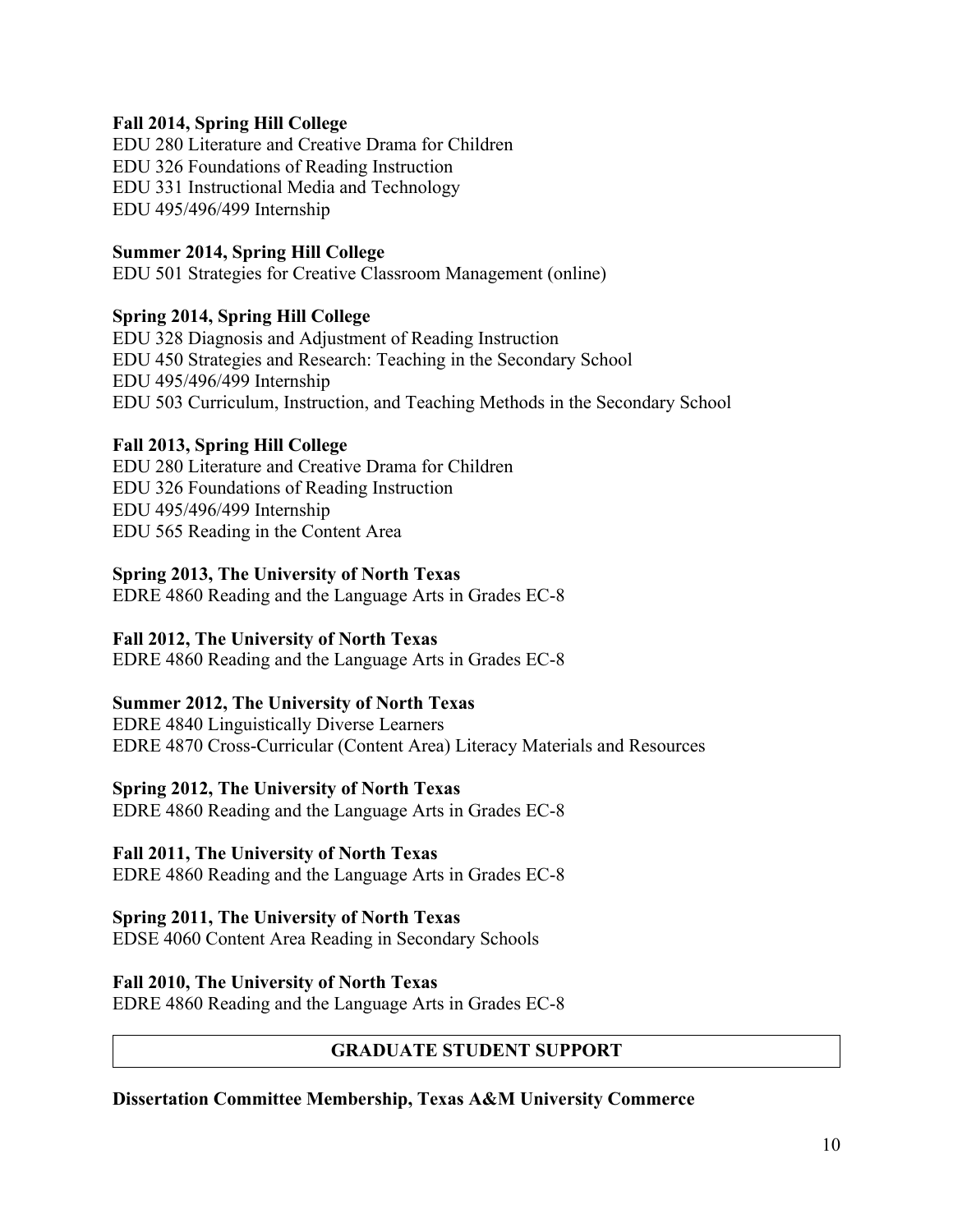2021, Dissertation Out of Department Committee Member, Preston Woo, Educational Leadership, Narrowing the Literacy Gap: The relationship between the reading motivations of secondary Black and Hispanic students and self-selected independent reading.

## **Dissertation Committee Membership, University of South Alabama**

(Administrative Faculty Appointment from University of South Alabama) 2015-2017, Dissertation Committee Member, Amanda Criswell Jones, Educational Leadership, Leading the Charge in Changing Times:  $21<sup>st</sup>$  century learning and leading.

## **SERVICE**

## **National:**

2018, Conference Volunteer for Registration & Exhibits Area, National Conference for Teachers of English, Houston, Texas.

## **State:**

2020-2021, ELA Curriculum Task Force Higher Education Member, Alabama State Department of Education, Montgomery, Alabama

2019-2020, Planning Committee Member, Literacy Reimagined - Literacy conference in March 2020 for Alabama K-12 Teachers

2015-2017, Member and Chair, Statewide Literacy Initiative Committee, Alabama Reading Association, Chair for 2016-2017.

## **University**

## **Texas A&M University Commerce**

2021-2022, Pride Pathway Competency Based Education Program Design Committee

## **Spring Hill College**

2014-2017, (Elected) Academic Standards Committee 2014-2015, Faculty Advisor to Sigma Kappa Sorority

## **College/Department**

# **Texas A&M University Commerce**

2021-2022, Interim Department Head 2021, Assistant Department Head 2021-2022, Department Curriculum Committee 2021-2022, Department Policies and Appeals Committee 2021-2022, US PREP Leadership Committee 2021-2022, Raise Your Hand Texas Leadership Committee 2021-2022, Collin College Early Childhood Advisory Board, TAMUC Member 2021-2022, edTPA© Coordinator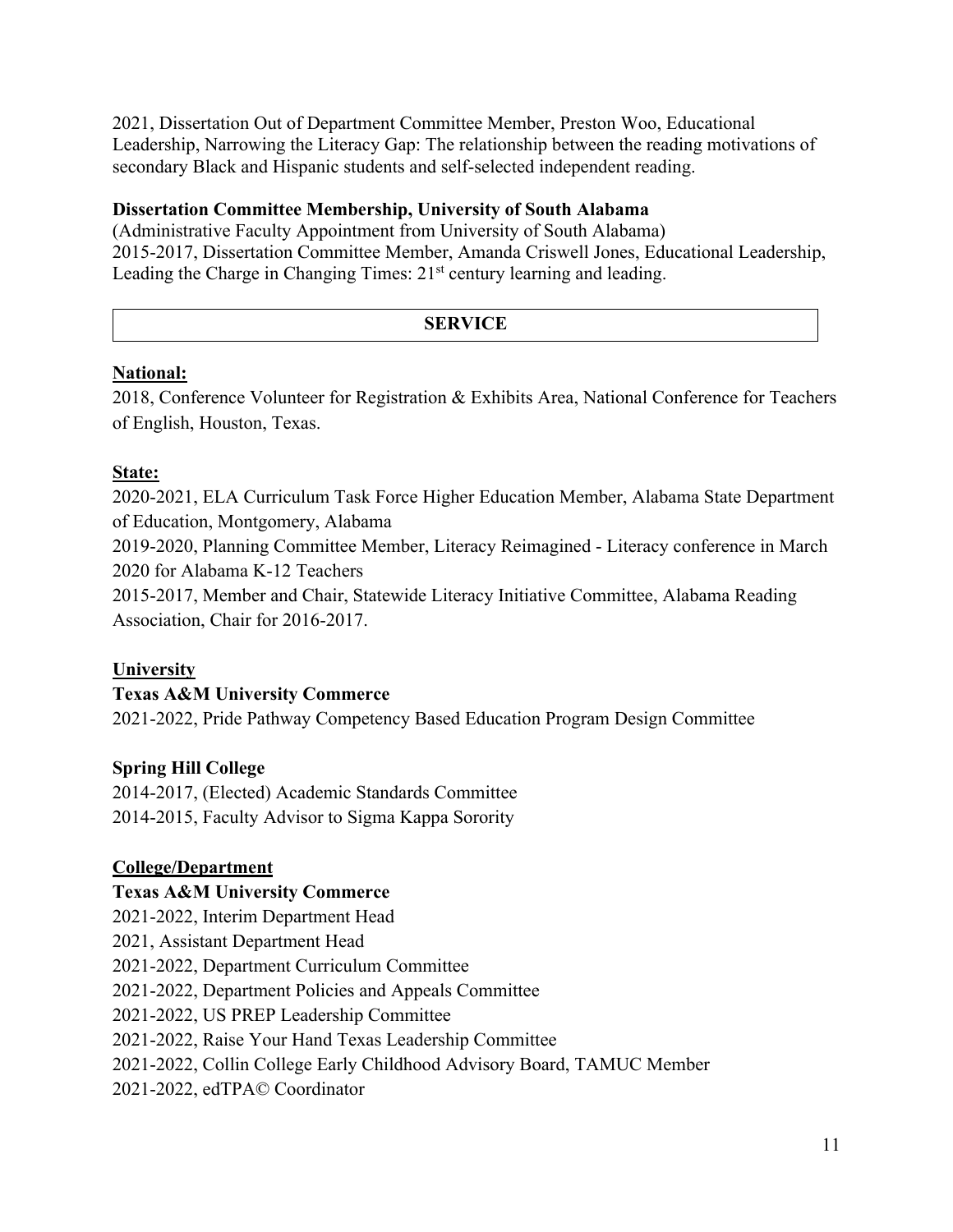2021, Field Supervisor, Secondary Center

2021, Mane Event

2019, Member of Graduate Program Review Committee, External Reviewer, Curriculum & Instruction Department, Texas A&M Commerce

## **Spring Hill College**

2019-2020, Division of Education Chair 2014-2019, edTPA© Coordinator 2013-2019, Secondary Program Coordinator 2013-2019: Academic Advising 2018, Spring Hill College Internal Program Review Committee Member, Reviewed Program Proposal from English Department 2017, Member of Evaluation Committee for Choosing Online SRI 2014-2016, Faculty Representative, Committee of Student Affairs for the Board of Trustees 2016-2019, Department Representative and Chair, Educational Technology Committee, Chair for 2016-2017. 2014-2017, Member and Secretary, Academic Standards Committee, Secretary for 2015-16. 2018-2021, Department Representative, College Curriculum Committee 2017-2018, Division of Education Faculty Search Committee 2015-2018, Department Representative, Faculty Development and Compensation Committee, Secretary for 2015-16. 2014, Instructional Design Specialist Search Committee 2014-2015, Biochemistry Faculty Search Committee, Outside Department Member

# **Community:**

2018, 2019, 2020, Volunteer, Mobile Literacy Festival, Hosted by Metro Mobile Reading Council for area K-12 students.

Spring 2015, Professional Development, Presented at Mary B. Austin Elementary in Mobile County Public School District. Presentation: Integration of Mobile Apps in the Elementary Classroom.

Spring 2014, Professional Development, Presented at Forest Hill Elementary in Mobile County School District, Presentation: Use of Twitter as Professional Development for Educators.

Fall 2014, Professional Development, Presented at Dawes Intermediate School in Mobile County Public School District. Presentation: Using Tech Smackdowns for Professional Development. Fall 2014, Professional Development, Presented at Mary B. Austin Elementary in Mobile County Public School District. Presentation: Tech Tuesday: Using EdPuzzle to Flip Your Classroom.

# **PROFESSIONAL ORGANIZATIONS**